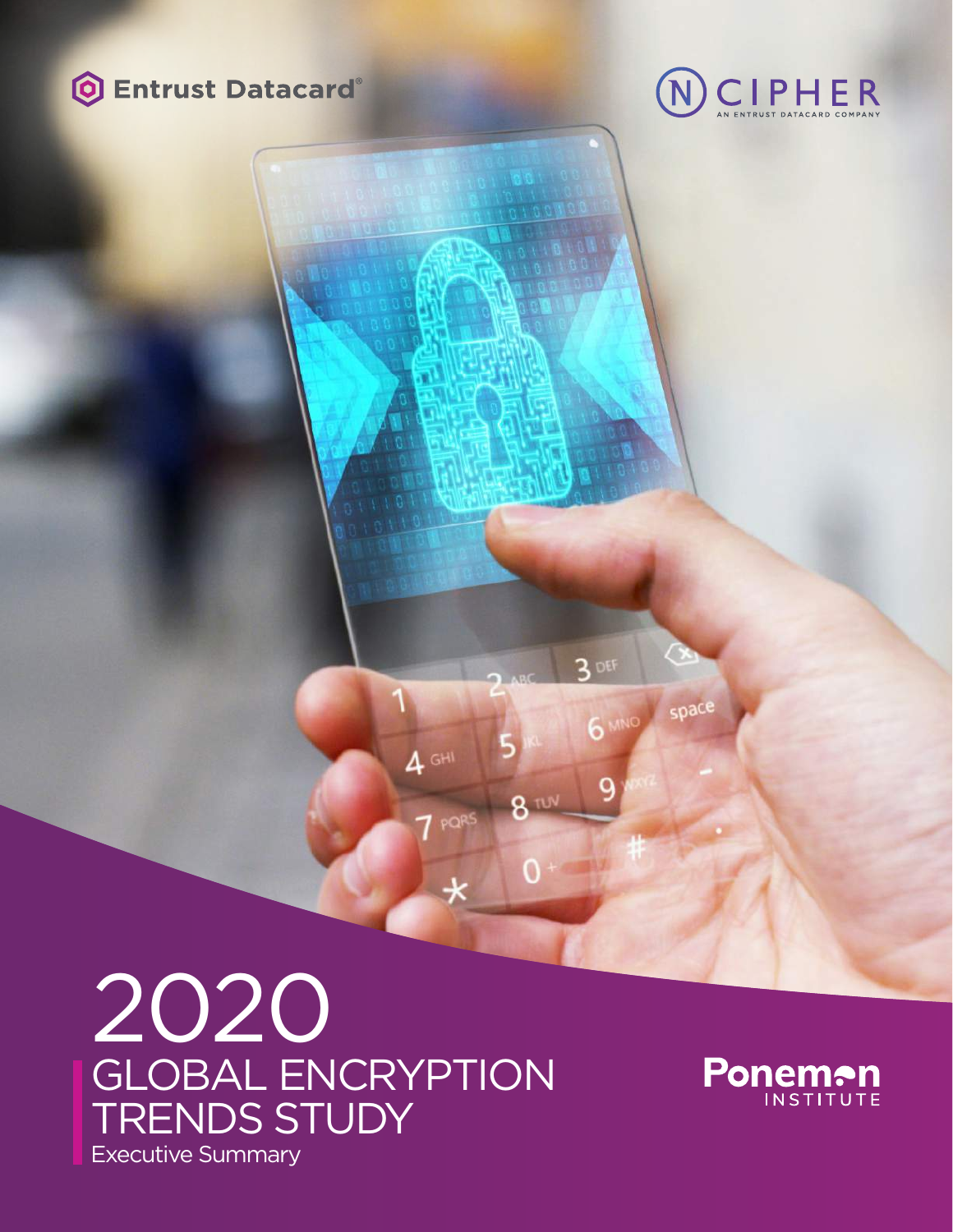# PONEMON INSTITUTE PRESENTS THE FINDINGS OF THE 2020 GLOBAL ENCRYPTION TRENDS STUDY1

We surveyed 6,457 individuals across multiple industry sectors in 17 countries - Australia, Brazil, France, Germany, Hong Kong, India, Japan, Mexico, the Middle East (which is a combination of respondents located in Saudi Arabia and the United Arab Emirates), Netherlands, the Russian Federation, Southeast Asia, South Korea, Sweden, Taiwan, the United Kingdom, and the United States.2

The purpose of this research is to examine how the use of encryption has evolved over the past 15 years and the impact of this technology on the security posture of organizations. The first encryption trends study was conducted in 2005 for a US sample of respondents.<sup>3</sup>

Since then we have expanded the scope of the research to include respondents in all regions of the world.

As shown in Figure 1, since 2015 the deployment of an overall encryption strategy has steadily increased. This year, 48 percent of respondents say their organizations have an overall encryption plan that is applied consistently across the entire enterprise and 39 percent say they have a limited encryption plan or strategy that is applied to certain applications and data types, a slight decrease from last year.

Following are the findings from this year's research.



<sup>1</sup>This year's data collection was started in December 2019 and completed in January 2020. Throughout the report we present trend data based on the fiscal year the survey commenced rather than the year the report is finalized. Hence, we present the current findings as fiscal year 2019.

2 Country-level results are abbreviated as follows: Australia (AU), Brazil (BZ), France (FR), Germany (DE), Hong Kong (HK), India (IN), Japan (JP), Korea (KO), Mexico (MX), Middle East (AB), Netherlands (NL), Russia (RF), Southeast Asia (SA), Sweden (SW), Taiwan (TW), United Kingdom (UK), and United States (US).

<sup>3</sup> The trend analysis shown in this study was performed on combined country samples spanning 15 years (since 2005).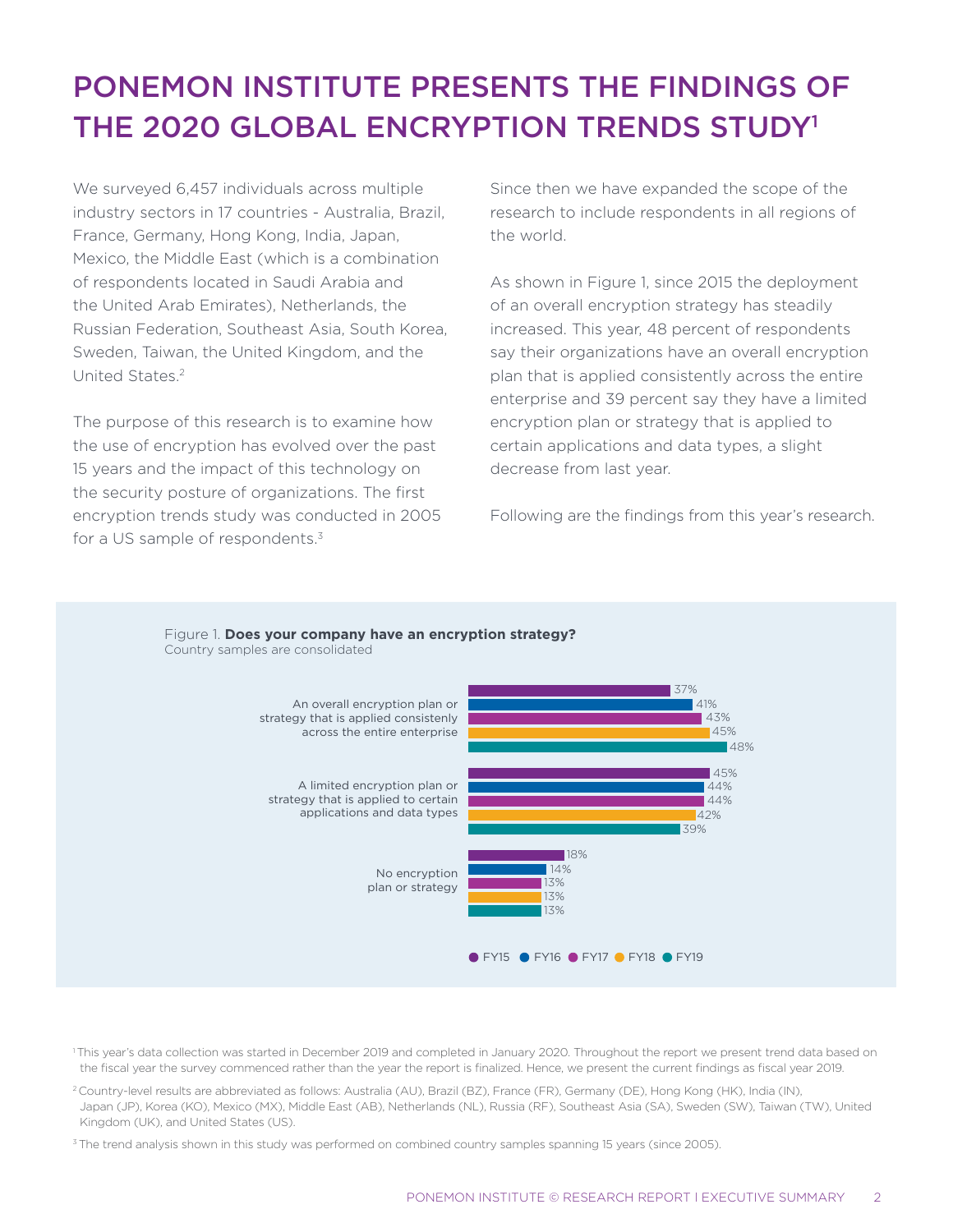# **STRATEGY AND ADOPTION OF ENCRYPTION**

#### Enterprise-wide encryption strategies increase.

Since conducting this study 15 years ago, there has been a steady increase in organizations with an encryption strategy applied consistently across the entire enterprise. In turn, there has been a steady decline in organizations not having an encryption plan or strategy. The results have essentially reversed over the years of the study.

#### Certain countries have more mature encryption

strategies. The prevalence of an enterprise encryption strategy varies among the countries represented in this research. The highest prevalence of an enterprise encryption strategy is reported in Germany, the United States, Sweden and Hong Kong. Respondents in the Russian Federation and Brazil report the lowest adoption of an enterprise encryption strategy. The global average of adoption is 48 percent.

The IT operations function is the most influential in framing the organization's encryption strategy over the past 14 years. However, in the United States, lines of business are more influential (30 percent of respondents). IT operations and IT security have a similar level of influence in the United States and Mexico.

# **TRENDS IN ADOPTION OF ENCRYPTION**

#### The use of encryption increases in all industries.

Results suggest a steady increase in all industry sectors, with the exception of healthcare and pharmaceutical. The most significant increases in extensive encryption usage occur in manufacturing, hospitality and consumer products.

#### The extensive use of encryption technologies

increases. Since we began tracking the enterprisewide use of encryption in 2005, there has been a steady increase in the encryption solutions extensively used by organizations.



● Company has an encryption strategy applied consistently across the entire enterprise ● Company does not have an encryption strategy

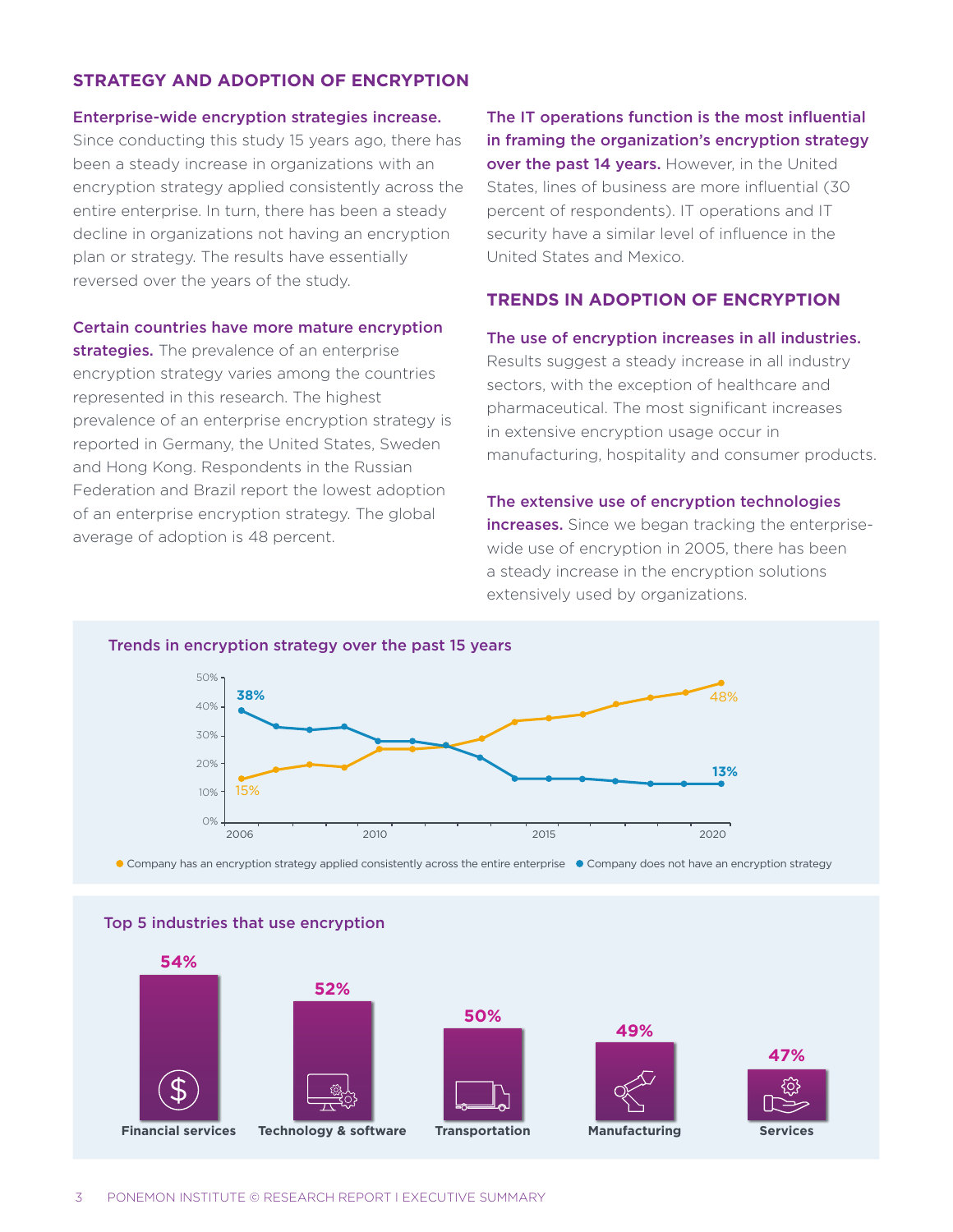# **THREATS, MAIN DRIVERS AND PRIORITIES**

Employee mistakes continue to be the most significant threats to sensitive data. The most significant threats to the exposure of sensitive or confidential data are employee mistakes. In contrast, the least significant threats to the exposure of sensitive or confidential data include government eavesdropping and lawful data requests. Concerns over inadvertent exposure (employee mistakes and system malfunction) significantly outweigh concerns over actual attacks by temporary or contract workers and malicious insiders.

The main driver for encryption is the protection of customer's personal information. Organizations are using encryption for protection of customers'

personal information (54 percent of respondents), the protection of enterprise intellectual property (52 percent of respondents) and protection against specific, identified threats (51 percent of respondents).

A barrier to a successful encryption strategy is the ability to discover where sensitive data resides in the organization. Sixty-seven percent of respondents say discovering where sensitive data resides in the organization is the number one challenge. Forty-four percent of all respondents cite initially deploying encryption technology as a significant challenge. Thirty-one percent cite classifying which data to encrypt as difficult.



### Main drivers for using encryption technology

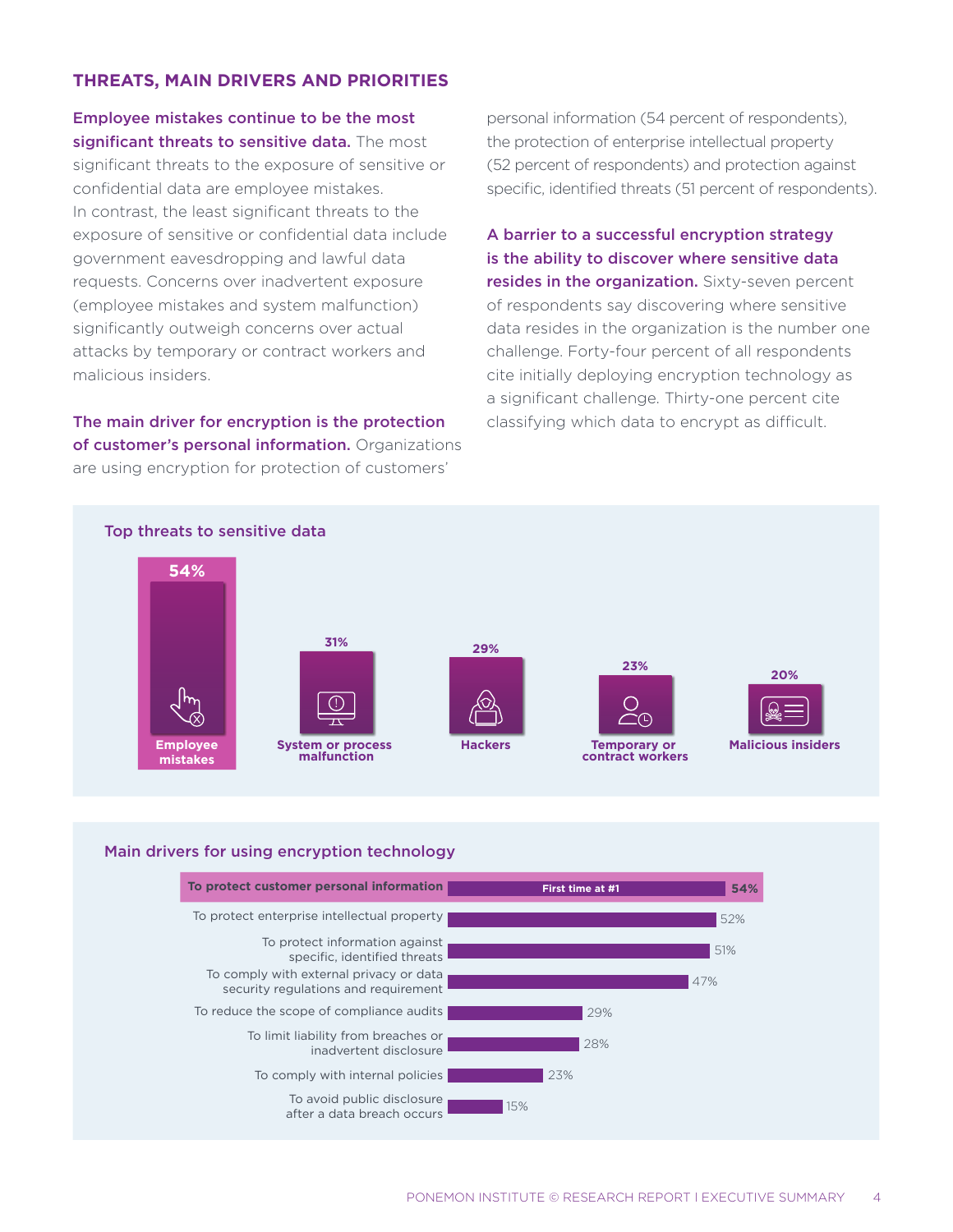# **DEPLOYMENT CHOICES**

No single encryption technology dominates in organizations. Organizations have very diverse needs. Internet communications, databases and laptop hard drives are the most likely to be deployed and correspond to mature use cases. For the third year, the study tracked the deployment of encryption of IoT devices and platforms/data repositories. Sixty percent of respondents say encryption is at least partially deployed for IoT devices, and 61 percent of respondents say encryption of IoT platforms/data repositories is at least partially deployed.

# **ENCRYPTION FEATURES CONSIDERED MOST IMPORTANT**

Certain encryption features are considered more critical than others. According to the consolidated findings, system performance and latency, enforcement of policy and support for both cloud and on-premise deployment are the three most important encryption features.

#### Which data types are most often encrypted?

Payment-related data and financial records are most likely to be encrypted as a result of highprofile data breaches in financial services. The least likely data types to be encrypted are nonfinancial business information and health-related information, which is a surprising result given the sensitivity of health information.

Most companies plan to use blockchain. Sixty percent of respondents say their organizations will use blockchain. The two primary use cases are for cryptocurrency/wallets and asset transactions/management.

Newer encryption technologies are at least 5 years from mainstream adoption. Respondents were asked when they believe homomorphic encryption, multi-party computation, and quantum algorithms will achieve mainstream enterprise adoption. The solution expected to achieve adoption the soonest is multi-party computation.

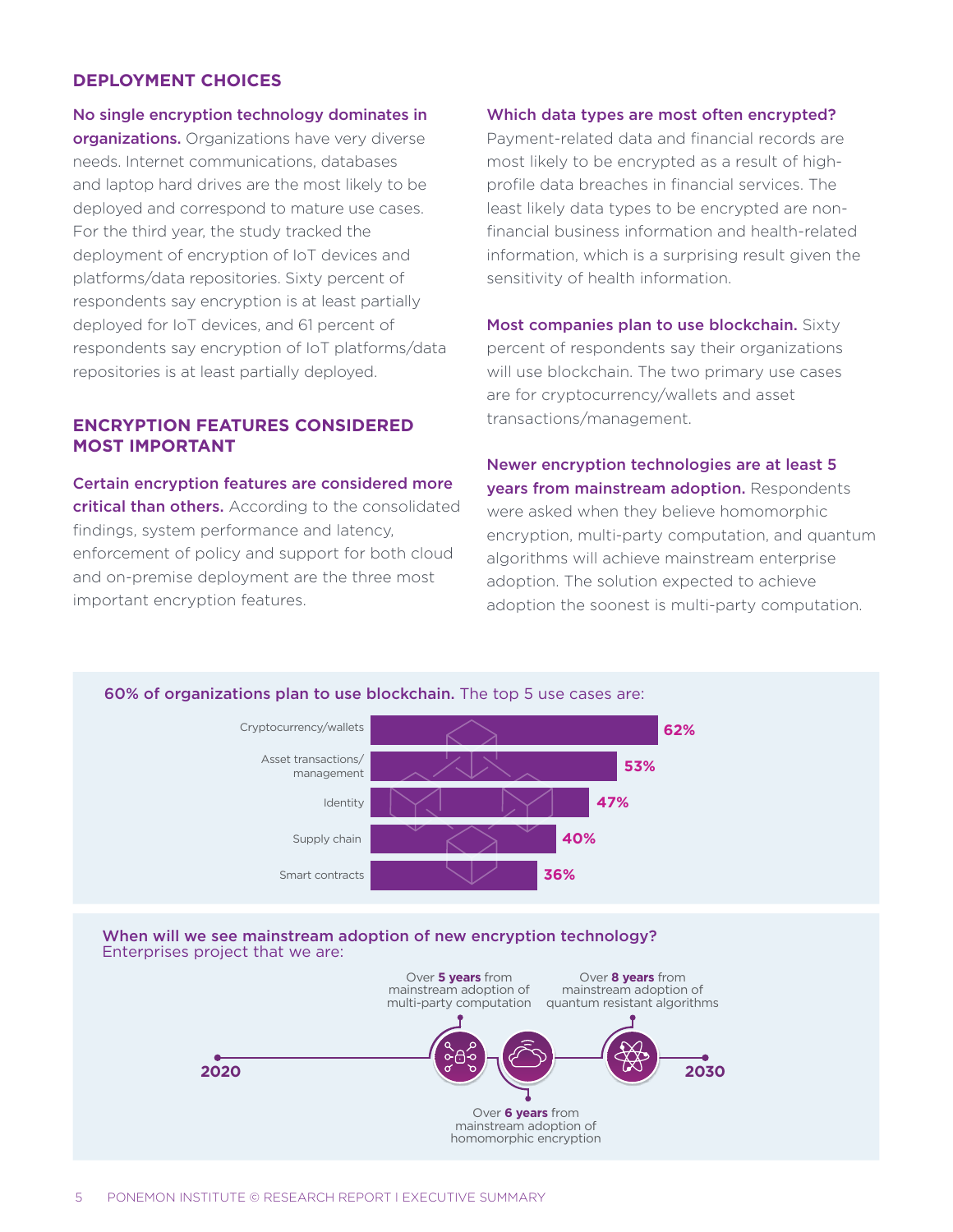# **ATTITUDES ABOUT KEY MANAGEMENT**

How painful is key management? Sixty percent of respondents rate key management as very painful, which suggests respondents view managing keys as a very challenging activity. The highest percentage pain threshold of 67 percent occurs in Germany. At 38 percent, the lowest pain level occurs in France. No clear ownership and lack of skilled personnel are the primary reasons why key management is painful.

Companies continue to use a variety of key management systems. The most commonly deployed systems include: (1) formal key management infrastructure (KMI), (2) formal key management policy (KMP), and (3) manual processes.

# **IMPORTANCE OF HARDWARE SECURITY MODULES (HSMS)**

# Germany, the United States and Middle East organizations are more likely to deploy HSMs.

Germany, the United States and the Middle East are more likely to deploy HSMs than other countries. The overall average deployment rate for HSMs is 48 percent.

How HSMs in conjunction with public cloudbased applications are primarily deployed today and in the next 12 months. Fifty percent of respondents say their organizations own and operate HSMs on-premise, accessed real-time

by cloud-hosted applications and 39 percent of respondents rent/use HSMs from a public cloud provider for the same purpose. In the next 12 months, both figures will increase. The use of HSMs with Cloud Access Security Brokers and the ownership and operation of HSMs for the purpose of generating and managing keys to send to the cloud for use by the cloud provider are expected to increase significantly.

The overall average importance rating for HSMs as part of an encryption and key management strategy in the current year is 64 percent. The pattern of responses suggests Australia, Germany and the United States are most likely to assign importance to HSMs as part of their organization's encryption or key management activities.

#### What best describes an organization's use of

HSMs? Fifty-nine percent of respondents say their organization has a centralized team that provides cryptography as a service (including HSMs) to multiple applications/teams within their organization (i.e., private cloud model). Forty-one percent say each individual application owner/ team is responsible for their own cryptographic services (including HSMs), indicative of the more traditional siloed application-specific data center deployment approach.

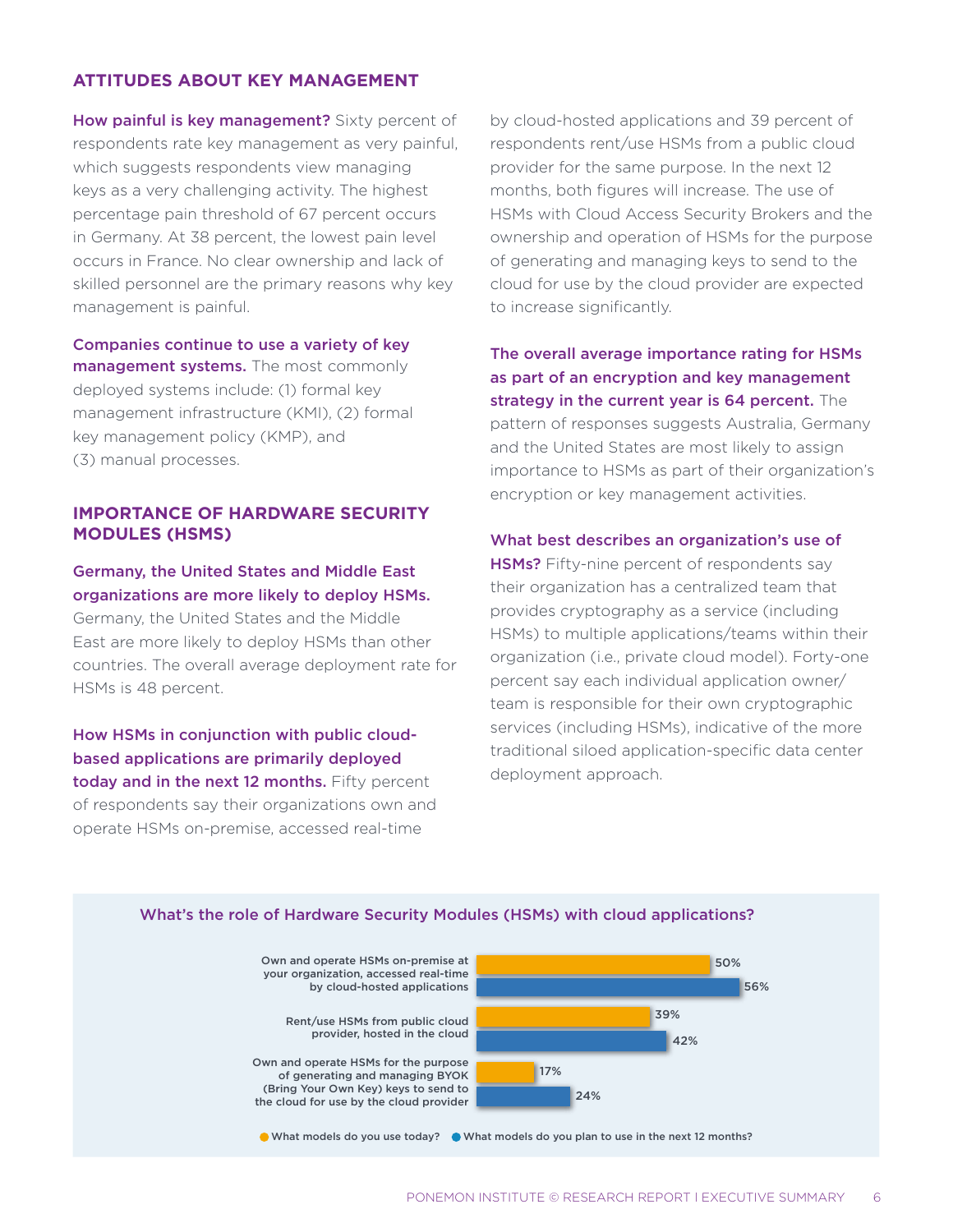#### What are the primary purposes or uses for HSMs?

The two top uses are application-level encryption and TLS/SSL, followed by public cloud encryption, including for BYOK (Bring Your Own Key). There is a significant increase forecast in the use of database encryption 12 months from now. It is significant to note that HSM use for applicationlevel encryption will soon be deployed in 51 percent of the organizations represented in this study.

### **CLOUD ENCRYPTION**

Fifty-eight percent of respondents say their organizations transfer sensitive or confidential data to the cloud whether or not it is encrypted or made unreadable via some other mechanism such as tokenization or data masking. Another 25 percent of respondents expect to do so in the next one to two years. These findings indicate the benefits of cloud computing outweigh the risks associated with transferring sensitive or confidential data to the cloud.

#### How do organizations protect data at rest in

the cloud? Forty-five percent of respondents say encryption is performed on-premise prior to sending data to the cloud using keys their organization generates and manages. However, 36 percent of respondents perform encryption in the cloud, with cloud provider generated/managed keys. Twenty percent of respondents are using some form of BYOK approach.

#### What are the top three cloud encryption

features? The top three features are support for the KMIP standard for key management (67 percent of respondents), SIEM integration, visualization and analysis of logs (62 percent of respondents) and granular access controls (60 percent of respondents).

#### The top 10 use cases for Hardware Security Modules (HSMs) in 2020